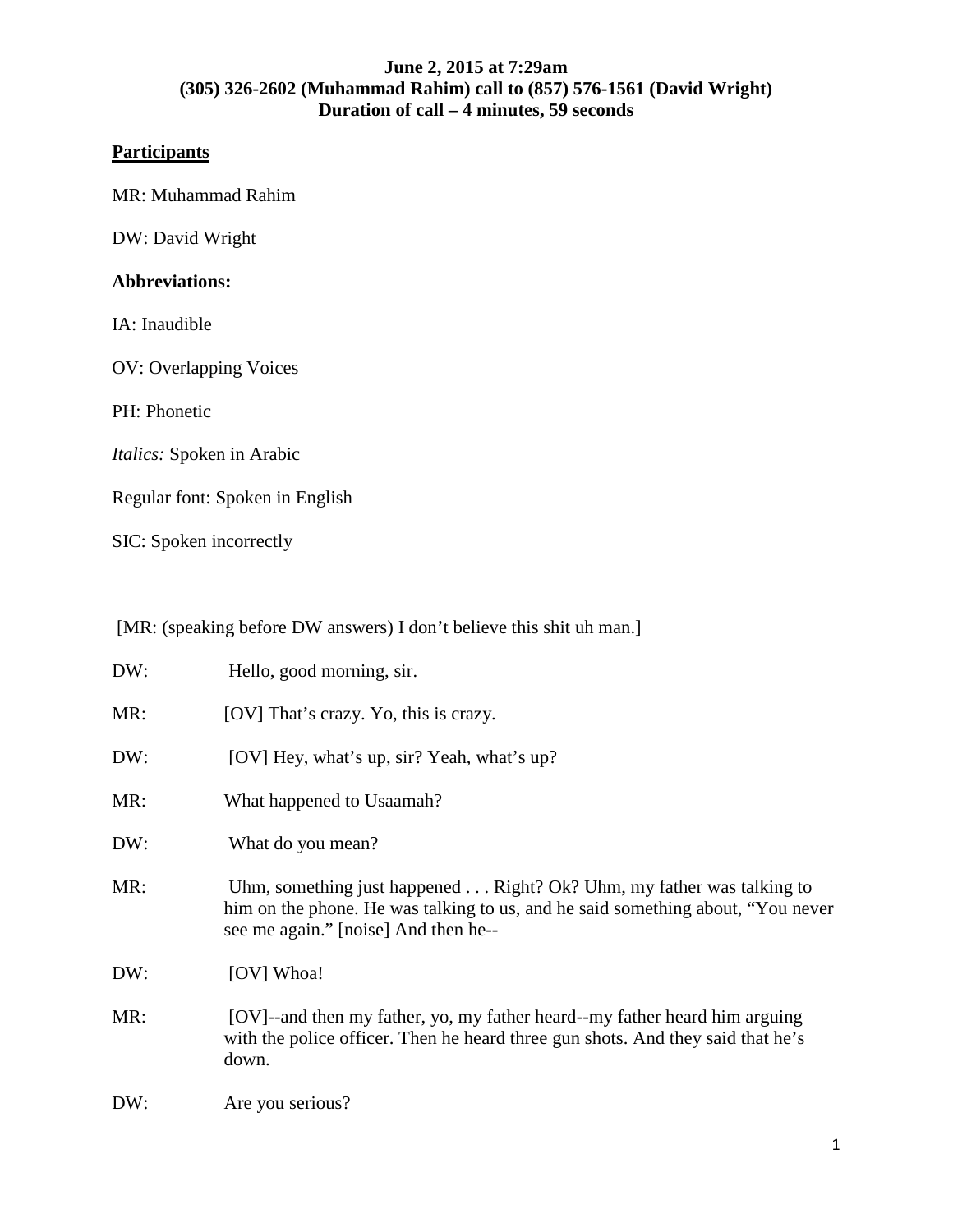| MR: | Yes. I don't--                                                                                                                                                                                                           |
|-----|--------------------------------------------------------------------------------------------------------------------------------------------------------------------------------------------------------------------------|
| DW: | [OV] Oh my gosh!                                                                                                                                                                                                         |
| MR: | [OV]--I don't know what's going Do you know what's going on, man?                                                                                                                                                        |
| DW: | I have no idea. Oh my God!                                                                                                                                                                                               |
| MR: | [OV] Did you--Did you--Did-Did you know anything about like-like you--him<br>acting crazy, or something, man? Like, he gonna go attack a police officer, man?                                                            |
| DW: | No, I had no idea. Are you kidding me?!                                                                                                                                                                                  |
| MR: | No-No, man. My [noise] like-like, we can't even reach him now. If you try to call<br>him, there's no more answer.                                                                                                        |
| DW: | [breathes heavily] Oh my God. [breathes heavily] Oh, snap! [breathes heavily]                                                                                                                                            |
| MR: | Are-Are you at--Are you at your mom's house, man?                                                                                                                                                                        |
| DW: | Yeah, I'm home.                                                                                                                                                                                                          |
| MR: | DamnWhen is the last time you spoke to him?                                                                                                                                                                              |
| DW: | Uhm, I'm trying to think. I think it was probably when we [sighs] went out for<br>pizza in, uh, Warwick.                                                                                                                 |
| MR: | Uhm, umm, I don't know, man. Like, you can't reach him now. [noise] I don't--                                                                                                                                            |
| DW: | [OV] Where?                                                                                                                                                                                                              |
| MR: | [OV]--even know if he's dead. I don't know if he's alive, man.                                                                                                                                                           |
| DW: | Where was he?                                                                                                                                                                                                            |
| MR: | He was at the hou-- Yeah, I think he was at the house, but he was walking<br>outside, uhm, because my mother just went out there to see what happened. I<br>haven't spoken to her yet. But all you could hear is sirens. |
| DW: | Ohhh!                                                                                                                                                                                                                    |
| MR: | Yeah.                                                                                                                                                                                                                    |
| DW: | Oh shit, oh my God [noise]--oh my God.                                                                                                                                                                                   |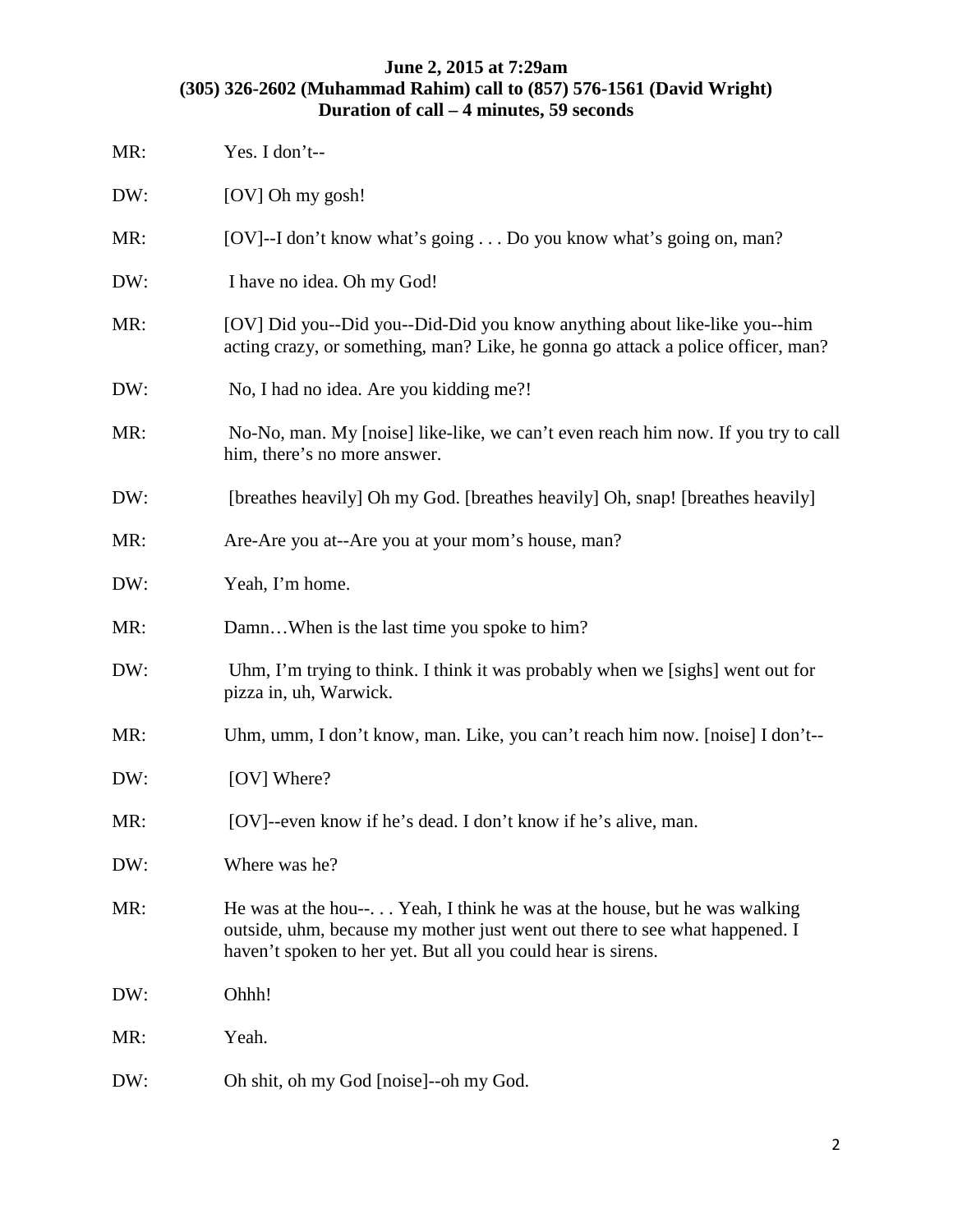| MR: | We-We got to find out what happened, man?                                                                                                                                                                                                                                                                                                                                                                                                                                                                                                                                                                                                                                                                                                                                                                                                                                                                                                                                                                                                                                                                                                                       |
|-----|-----------------------------------------------------------------------------------------------------------------------------------------------------------------------------------------------------------------------------------------------------------------------------------------------------------------------------------------------------------------------------------------------------------------------------------------------------------------------------------------------------------------------------------------------------------------------------------------------------------------------------------------------------------------------------------------------------------------------------------------------------------------------------------------------------------------------------------------------------------------------------------------------------------------------------------------------------------------------------------------------------------------------------------------------------------------------------------------------------------------------------------------------------------------|
| DW: | Oh my God.                                                                                                                                                                                                                                                                                                                                                                                                                                                                                                                                                                                                                                                                                                                                                                                                                                                                                                                                                                                                                                                                                                                                                      |
| MR: | Do you have Karim's number?                                                                                                                                                                                                                                                                                                                                                                                                                                                                                                                                                                                                                                                                                                                                                                                                                                                                                                                                                                                                                                                                                                                                     |
| DW: | He's not even here.                                                                                                                                                                                                                                                                                                                                                                                                                                                                                                                                                                                                                                                                                                                                                                                                                                                                                                                                                                                                                                                                                                                                             |
| MR: | Oh, he's not?                                                                                                                                                                                                                                                                                                                                                                                                                                                                                                                                                                                                                                                                                                                                                                                                                                                                                                                                                                                                                                                                                                                                                   |
| DW: | He's in Surinam. No, he went to DR for two weeks. Talib [PH] says, "He's not<br>staying here." He's moving out to Surinam.                                                                                                                                                                                                                                                                                                                                                                                                                                                                                                                                                                                                                                                                                                                                                                                                                                                                                                                                                                                                                                      |
| MR: | [OV] Oh wow, oh man.                                                                                                                                                                                                                                                                                                                                                                                                                                                                                                                                                                                                                                                                                                                                                                                                                                                                                                                                                                                                                                                                                                                                            |
| DW: | Oh, snap. Yeah but, she just called me, though.                                                                                                                                                                                                                                                                                                                                                                                                                                                                                                                                                                                                                                                                                                                                                                                                                                                                                                                                                                                                                                                                                                                 |
| MR: | Huh? What happened?                                                                                                                                                                                                                                                                                                                                                                                                                                                                                                                                                                                                                                                                                                                                                                                                                                                                                                                                                                                                                                                                                                                                             |
| DW: | She just called me.                                                                                                                                                                                                                                                                                                                                                                                                                                                                                                                                                                                                                                                                                                                                                                                                                                                                                                                                                                                                                                                                                                                                             |
| MR: | Who did? My mom?                                                                                                                                                                                                                                                                                                                                                                                                                                                                                                                                                                                                                                                                                                                                                                                                                                                                                                                                                                                                                                                                                                                                                |
| DW: | Yeah, she said that he was--he was, uhm This was like five minutes ago. She<br>said, he was in the, uhm He wanted to sleep the rest of the day. Like, she said,<br>if I had the car. She asked if I had the car, and I said, "No." I said, "The last time I<br>had the car was I was at Leo's house--I was at Leo's house for seven hours,<br>playing Xbox." And I just got back in the house at like six in the morning,<br>because my mom had to go to work. And then she called me and she asked, uhm,<br>if I had the car. And I said, "No." And she was like, "Do you want to, uhm" I<br>think she said, "Uh, here I think Usaamah wants to talk to you, or something."<br>And then she said, "Never mind--Never mind." And then, and she was like, "Ok."<br>And I asked her if anything was wrong--Usaamah ok? And she said--she said,<br>"No." She was like--She was like, "No, uh, everything's fine." I said, "You sure?"<br>And she was like, "Uhm, yeah." It was just, like, short answered. And then, she<br>asked if my mom already left for work. And then, she got off the phone, and then,<br>you called me, like, three or four minutes later. |
| MR: | [OV] Yeah. I think I don't know what the hell he was doing, man. I think he<br>was trying to talk, I think he was trying to say some last words. I don't know<br>what-what he was doing.                                                                                                                                                                                                                                                                                                                                                                                                                                                                                                                                                                                                                                                                                                                                                                                                                                                                                                                                                                        |
| DW: | [OV] Oh, man. [breathes heavily]                                                                                                                                                                                                                                                                                                                                                                                                                                                                                                                                                                                                                                                                                                                                                                                                                                                                                                                                                                                                                                                                                                                                |
| MR: | You don't have any inclination that he was gonna do something stupid?                                                                                                                                                                                                                                                                                                                                                                                                                                                                                                                                                                                                                                                                                                                                                                                                                                                                                                                                                                                                                                                                                           |